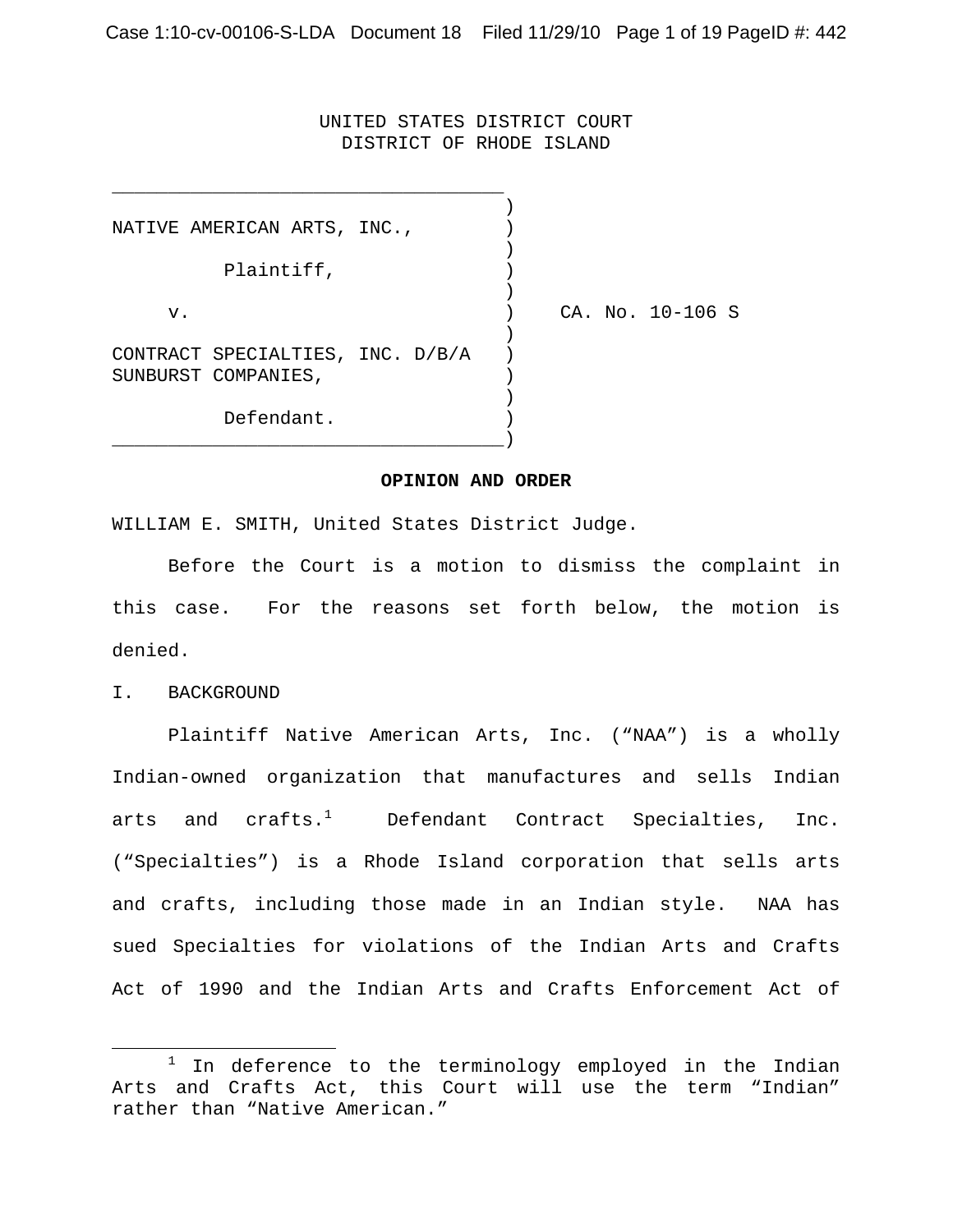2000 (collectively, the "IACA"), 25 U.S.C. § 305 et seq., which forbids the offer or sale of a good in a manner that falsely suggests it is an Indian-made  $\texttt{product.}^2$ 

The single-count complaint alleges that from March 15, 2006 onward, Specialties has advertised, marketed, and sold its non-Indian-made products nationwide in a manner that falsely suggests they are Indian-made. These products include charms, barrettes, bracelets, earrings, and various other bibelots and things, some sixty samples of which are recited in the complaint. According to the complaint, Specialties falsely suggested that its non-Indian-made products were in fact Indianmade by, among other things, advertising them using the label "Indian" and names of tribes such as "Apache," "Navajo," "Kiowa," and "Cree." These terms were used without qualifiers or disclaimers to alert potential buyers that the goods were not really made by Indians or members of these tribes.

According to the complaint, NAA and Specialties compete for the sale of similar products made in an Indian style – NAA's being authentic and Specialties' fake – such that NAA "has suffered competitive injuries as a result of" Specialties'

 $\overline{\phantom{a}}$  2  $2$  This opinion will use the terms "Indian-made product" and "Indian product" as shorthand for the statutory phrase "Indian produced, an Indian product, or the product of a particular Indian or Indian tribe or Indian arts and crafts organization, resident within the United States." 25 U.S.C. § 305e(b). For more on what this phrase means, see infra Part II(D).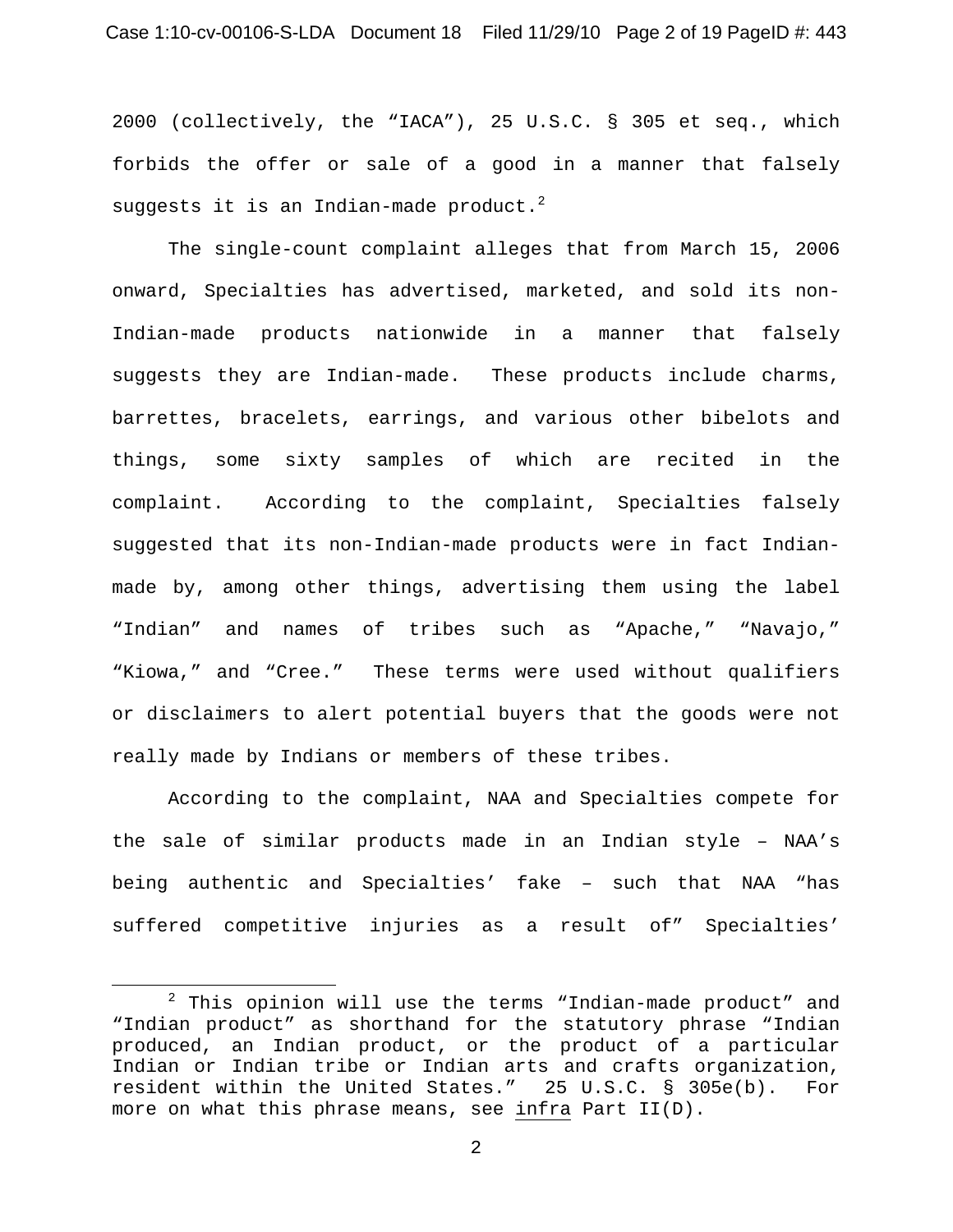activities. (Compl. ¶ 22, Mar. 8, 2010, ECF No. 1.) Specifically, Specialties' marketing and sales of its fake Indian-made products have allegedly eaten away at NAA's sales, driven down the price of NAA's products, and damaged NAA's goodwill and reputation. (Id.) NAA contends that these actions violate the IACA, and seeks injunctive relief and statutory damages.

Specialties moves to dismiss the complaint because (1) NAA lacks standing to sue; (2) NAA has not stated a claim, with requisite particularity, for a violation of the IACA; (3) the IACA runs afoul of the First Amendment; and (4) the IACA contravenes the equal protection clause of the Fifth Amendment. Specialties also disputes NAA's calculation of damages, and argues that the damages provision in the IACA violates due process.

### II. DISCUSSION

## A. The Indian Arts and Crafts Act

The IACA is a truth-in-advertising statute aimed at ensuring that products marketed and sold as "Indian" are actually Indian. Congress enacted it in 1990 in response to concerns that a significant portion of the national market for "Indian" products was made up of counterfeit products, and that existing state and federal laws (including a 1935 version of the Act) were ineffective in curbing the flood. H.R. Rep. No. 101-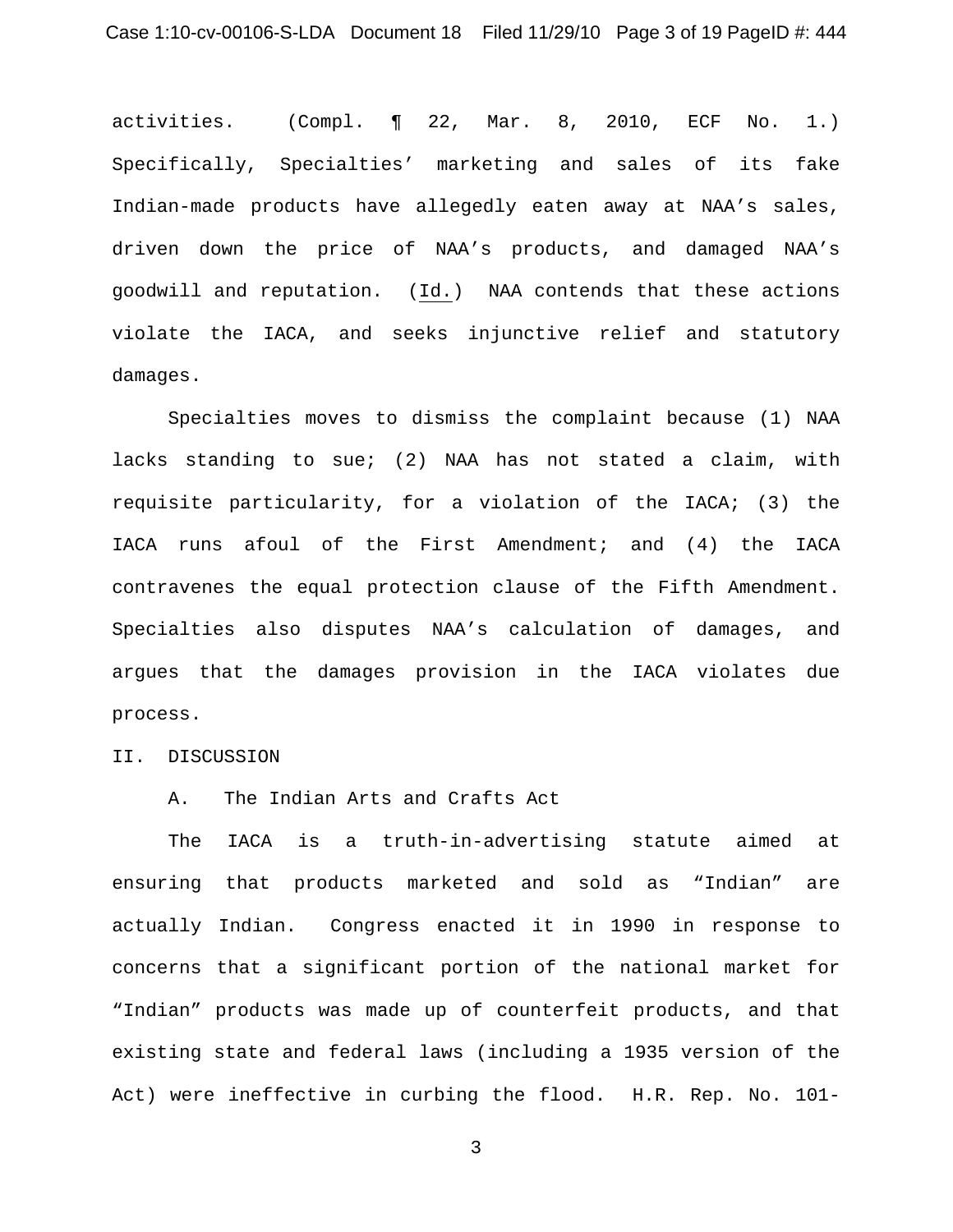400(I), at 4-5 (1990). For example, a 1985 Commerce Department report to Congress "estimated that unmarked import imitations of Indian arts and crafts are siphoning off 10 to 20 percent of the market for genuine handicrafts produced domestically," then worth an annual \$400–\$800 million. Id. at 4-5. See also S. Rep. No. 106-452, at 1 (2000) (citing estimates that in the onebillion-dollar market for Indian goods, \$400-500 million of demand was being satisfied from non-Indian sources). Congress concluded that the influx of fake Indian products had reduced demand for the real thing, driven down the price of authentic Indian wares, tainted consumer confidence in the integrity of the market, and dissuaded young Indians from learning and practicing time-honored ways of artisanship that were an important cultural heritage. S. Rep. No. 106-452, at 1-2. And "[w]ith Native communities plagued by unemployment and stagnant economies, the flood of fake Indian arts and crafts is decimating one of the few forms of entrepreneurship and economic development on Indian reservations." Id.

The IACA, as enacted in 1990, conferred a private right of action on Indian tribes and individual tribe members, who could both sue on behalf of themselves or on behalf of an Indian arts and crafts organization. See Pub. L. No. 101-644, 104 Stat. 4662 (1990). But there was no right of action for an Indian arts and crafts organization itself. See, e.g., Native Am.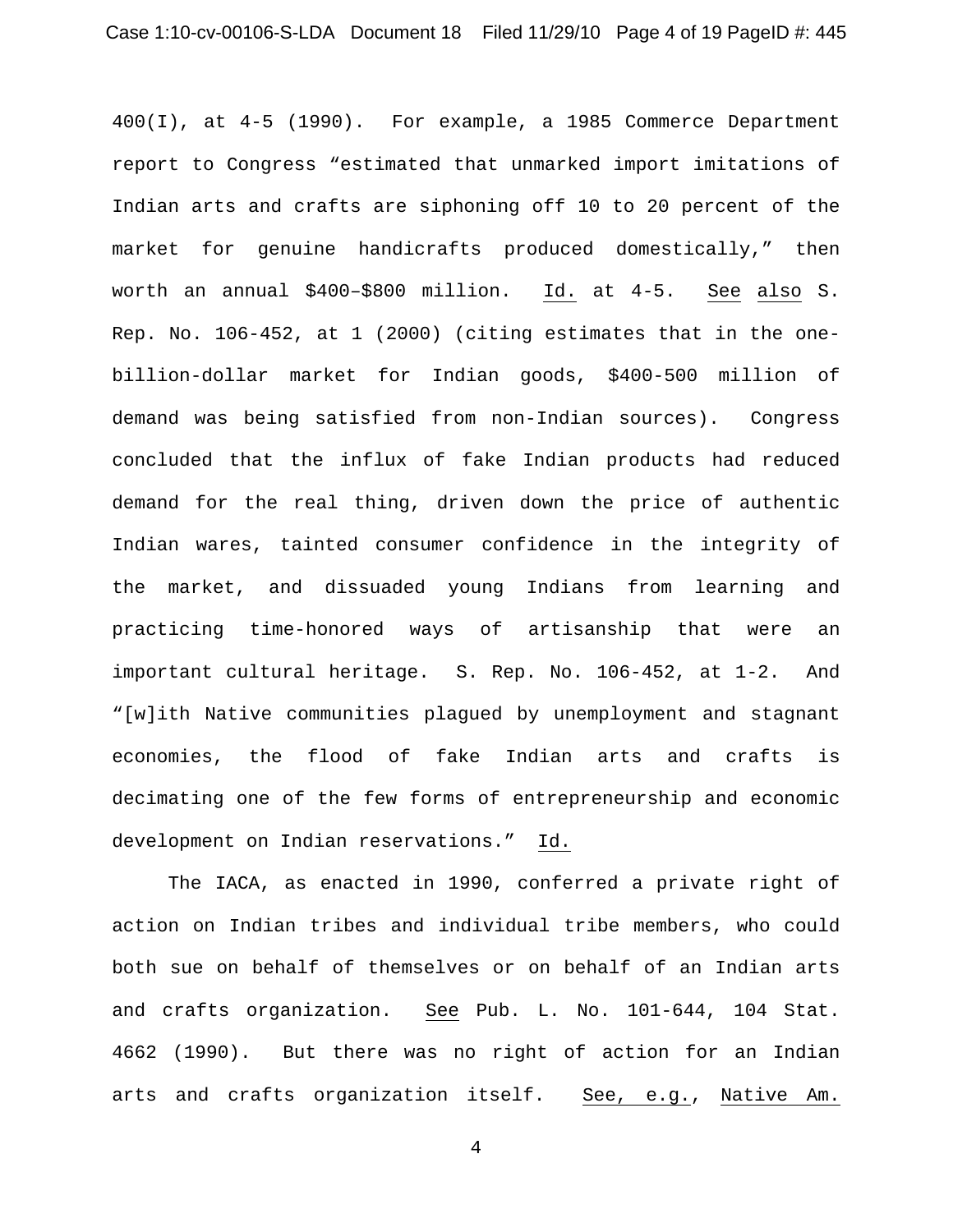Arts, Inc. v. J.C. Penney Co., 5 F. Supp. 2d 599, 604 (N.D. Ill. 1998) (holding that the IACA "prevents Indian arts and crafts organizations from suing in their own right"). In 2000, Congress amended the statute to, among other things, provide for suits "by an Indian arts and crafts organization on behalf of itself." 25 U.S.C. § 305e(c)(1)(C) (current version at 25 § 305e(d)(1)(D)).

NAA is an "Indian arts and crafts organization" within the meaning of § 305e(d)(1)(D). And it certainly has taken advantage of the statutory private right of action: depending on which party's numbers one believes, NAA has filed between 90 and 120 IACA actions since 2000. (See Mot. to Dismiss Hr'g Tr. 3:2-3; 27:25-28:3, Aug. 18, 2010.) Almost all of these actions have been brought in the Northern District of Illinois, where NAA is based. This action too was originally commenced there, but the district court held it did not have personal jurisdiction over Specialties, Native Am. Arts, Inc. v. Contract Specialties, Inc. (Specialties I), No. 09-cv-3879, 2010 WL 658864, at \*7 (N.D. Ill. Feb. 18, 2010), so NAA brought suit here. This appears to be the first IACA case in the First Circuit.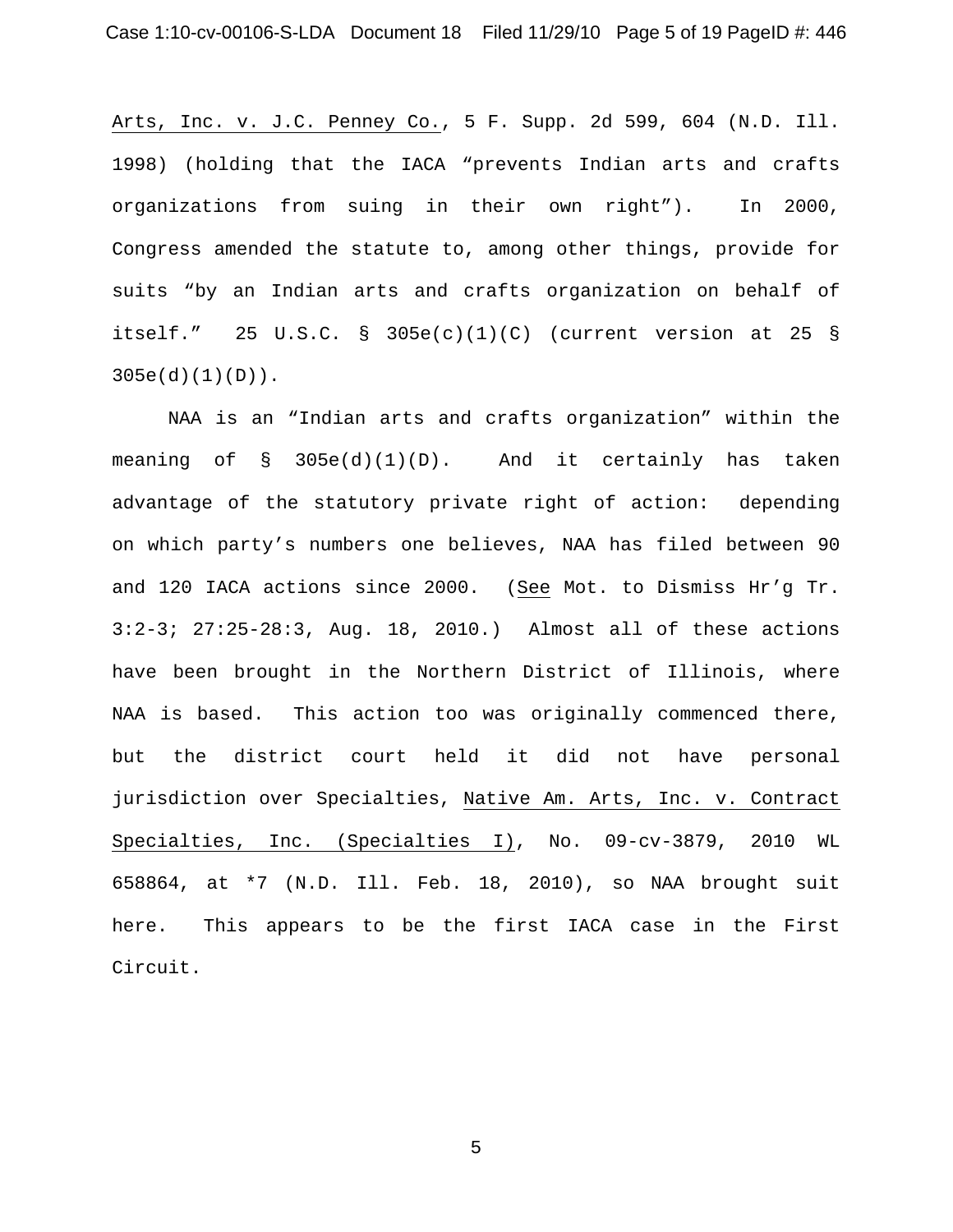# B. Standing<sup>3</sup>

Under Article III of the Constitution, a party does not have standing to sue unless it can demonstrate (1) an injury in fact, (2) fairly traceable to defendant's challenged conduct, that (3) is likely to be redressed by the requested relief. Friends of the Earth, Inc. v. Laidlaw Envt'l Servs. (TOC), Inc., 528 U.S. 167, 180-81 (2000). An injury in fact is an "invasion of a legally protected interest" that is both "concrete and particularized" and "actual or imminent, not conjectural or hypothetical." Lujan v. Defenders of Wildlife, 504 U.S. 555, 560 (1992) (internal citations and quotation marks omitted).

Specialties claims that NAA cannot demonstrate injury in fact (and, by extension, traceability and redressability), because it cannot show how Specialties' alleged passing off its fake Indian products as authentic harms NAA. Specialties shows that it does not sell its "Indian" products in Illinois, NAA's principal place of business, and that NAA has "no employees, business locations, offices or property in Rhode Island,"

 $\overline{\phantom{a}}$  3  $3$  At the outset, it is worth noting that the decision of the U.S. District Court for the Northern District of Illinois in the previous incarnation of this case does not preclude this Court from considering NAA's standing. That decision granted Specialties' motion to dismiss for lack of personal jurisdiction and dismissed the remainder of the motion "as moot," Native Am. Arts, Inc. v. Contract Specialties, Inc. (Specialties I), No. 09-cv-3879, 2010 WL 658864, at \*1 (N.D. Ill. Feb. 18. 2010), so there is no res judicata as to standing or any other issues disputed in this case.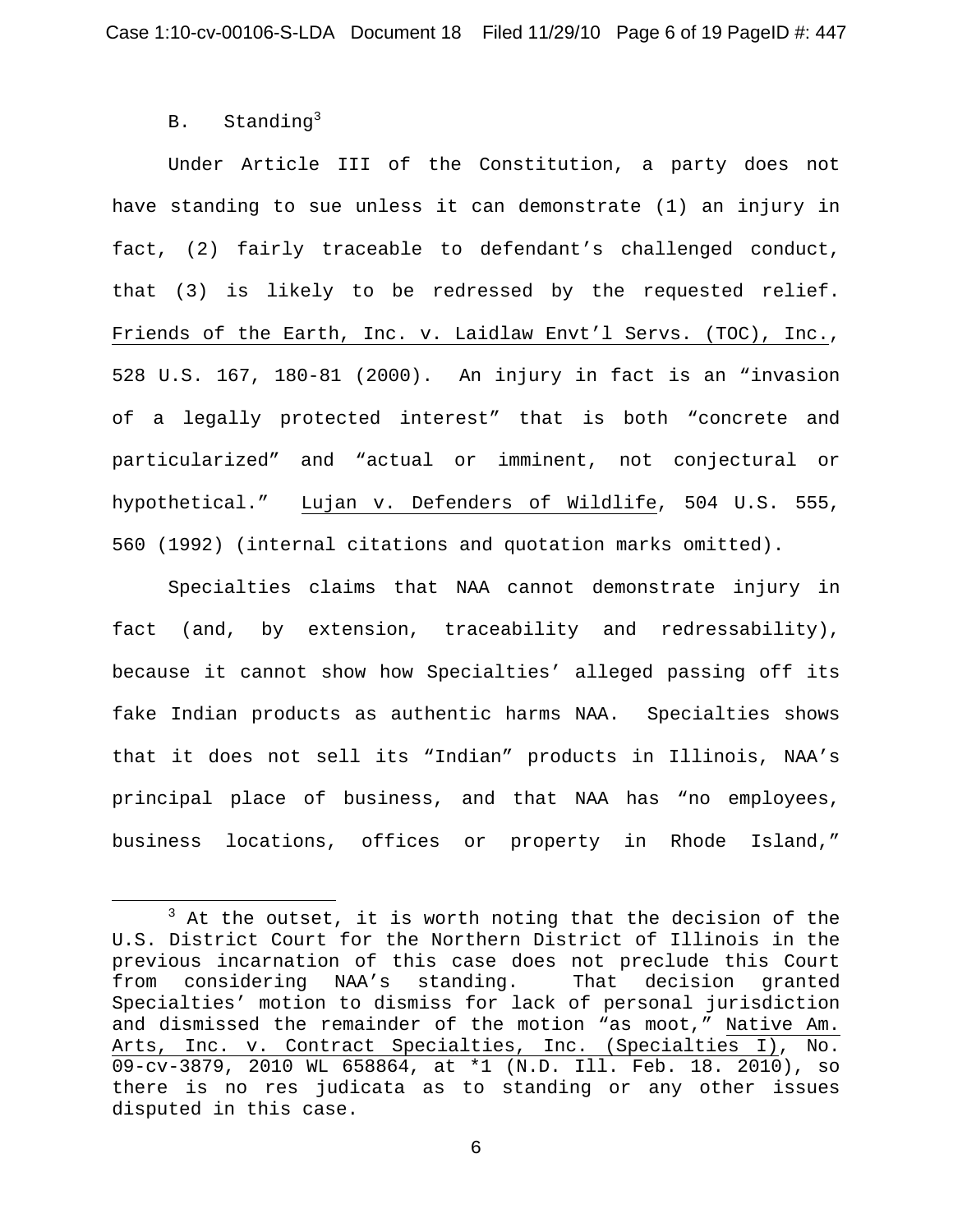Specialties' principal place of business. NAA counters that the parties' competition is not confined to Rhode Island or Illinois but takes place "nationwide."

Specialties claims that there is no evidence of such nationwide competition, and the fact that both parties have some customers in the various states is not sufficient to establish it. According to Specialties, the IACA must be interpreted congruently with the trademark statute (the Lanham Act, 15 U.S.C. § 1051 et seq.), which requires a showing of competitive injury that will not be satisfied by dint of the fact that both parties sell similar products nationwide. Rather, the Lanham Act requires an inquiry into the parties' "area and manner of production, marketing, distribution, and concurrent use" to determine that they do, in fact, compete with each other. (Def.'s Reply 6, Jul. 21, 2010, ECF. No. 17 (citing Lanham Act cases from various jurisdictions).) Specialties argues that because NAA has presented no evidence of competition between the parties, but has simply stated that they sell similar products nationwide, it cannot pass the standing threshold.

Specialties' standing challenge is a serious one. It would be an alarming prospect if anyone who has had some sales, no matter how few (or perhaps even a single sale), of authentic Indian products in the United States could recover millions of dollars of statutory damages from any seller of fake Indian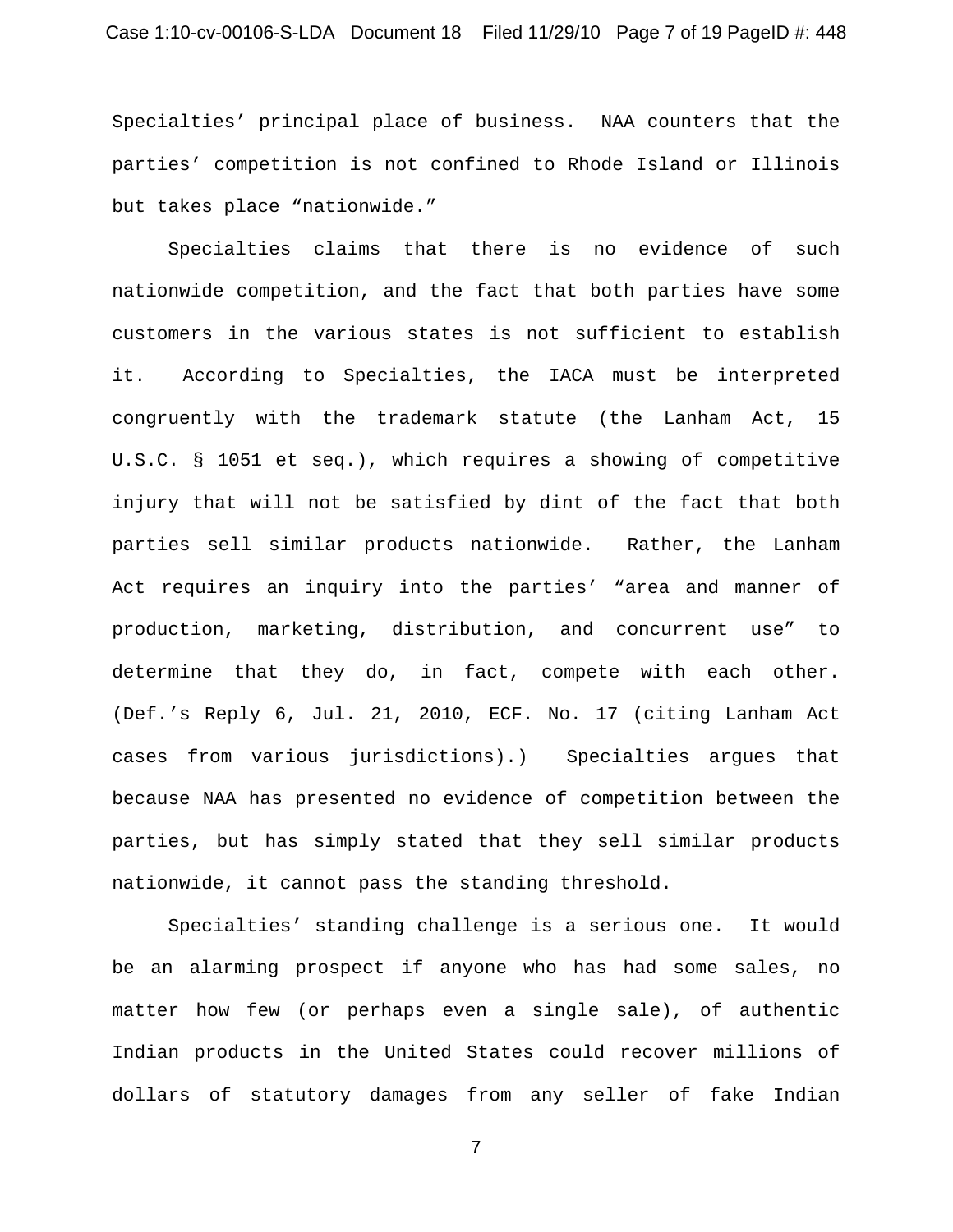products in the nation – especially since such damages may significantly exceed a defendant's gross revenues for the period in question. But to hold that NAA has standing to sue is not tantamount to holding that it must prevail and recover. If NAA fails to adduce sufficient evidence of competition, it may suffer defeat at summary judgment. At this stage of litigation, however, it is enough for NAA to allege that it sells similar products as Specialties and that its sales and reputation are harmed by Specialties' false advertising and sales of fakes. (See Compl. ¶ 22.) To determine whether the parties' products and channels of distribution are sufficiently similar and whether they appeal to similar customers is an evidence-based inquiry meet for summary judgment, not a motion to dismiss.

This conclusion is supported by the Supreme Court's instruction on the proper standing inquiries at various stages of litigation:

At the pleading stage, general factual allegations of injury resulting from the defendant's conduct may suffice, for on a motion to dismiss we presume that general allegations embrace those specific facts that are necessary to support the claim . . . . In response to a summary judgment motion, however, the plaintiff can no longer rest on such mere allegations, but must set forth by affidavit or other evidence specific facts, Fed. Rule Civ. Proc. 56(e), which for purposes of the summary judgment motion will be taken to be true.

Lujan, 504 U.S. at 561 (internal citations and quotation marks omitted).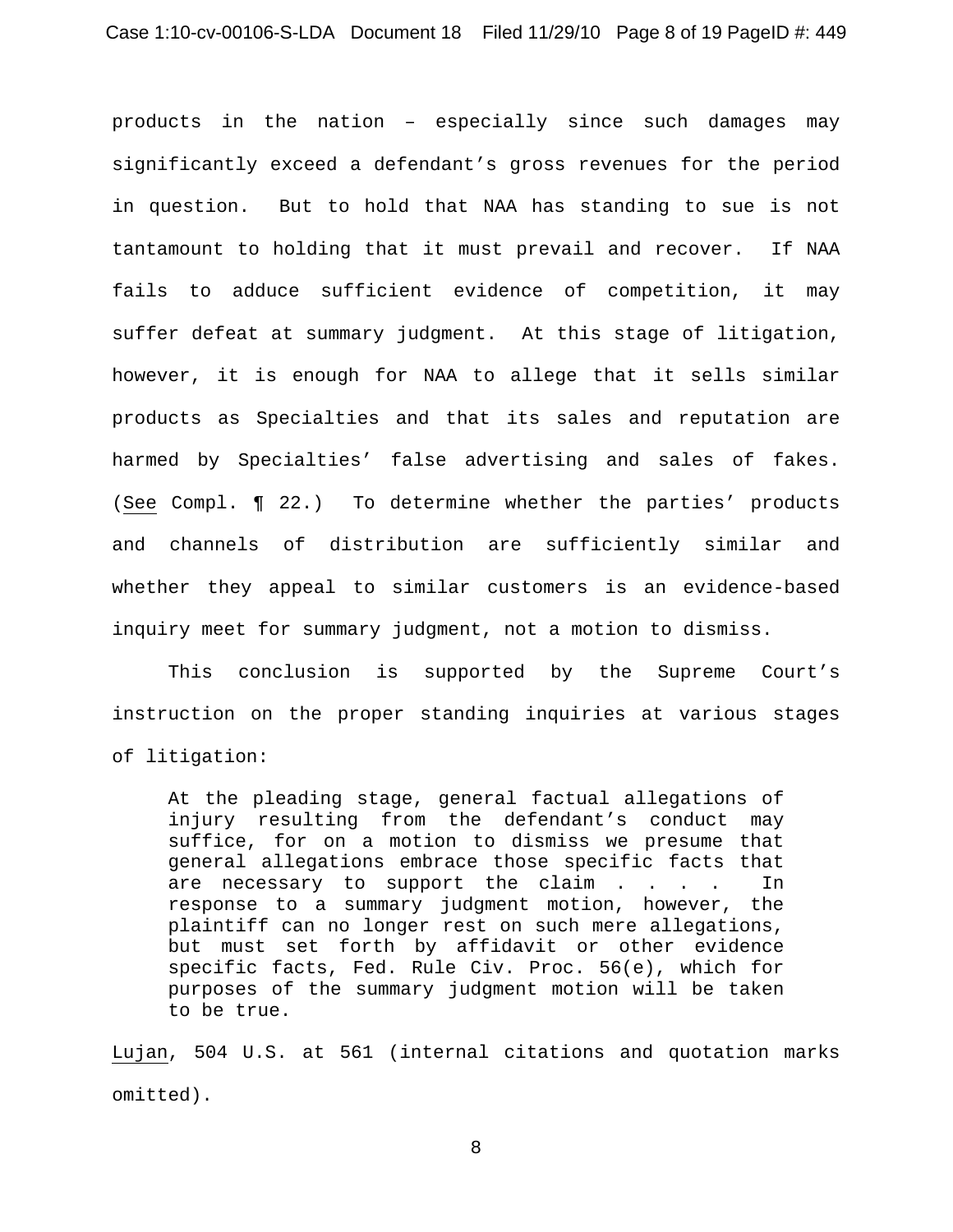IACA jurisprudence also supports this conclusion. To begin with, although Specialties cites some references to the general idea that the IACA should be interpreted like the Lanham Act, it does not cite any decisions applying the Lanham Act standing test to IACA claims or holding that IACA standing is the same as Lanham Act standing. Moreover, even the Lanham Act decisions Specialties cites do not grant motions to dismiss for lack of standing; rather, they consider the extent of competitive injury on summary judgment. See Silva v. Burt's Bees, Inc., No. CIV. 01-53-B-C, 2001 WL 1349364, at \*7-8 (D. Me. Oct. 30, 2001); L.S. Heath & Son, Inc. v. AT & T Info. Sys., Inc., 9 F.3d 561, 575 (7th Cir. 1993); Pignons S. A. de Mecanique de Precision v. Polaroid Corp., 498 F. Supp. 805, 810 (D. Mass. 1980); Astra Pharm. Prods., Inc. v. Beckman Instruments, Inc., 718 F.2d 1201, 1205 (1st Cir. 1983).

Further, Specialties cites no decisions dismissing an IACA action for lack of standing due to deficient allegations of injury in fact in the complaint. $^4$  To the contrary, many courts have held that NAA does have standing to sue based on

 <sup>4</sup> <sup>4</sup> Native Am. Arts, Inc. v. Specialty Merch. Corp., 451 F. Supp. 2d 1080, 1082 (C.D. Cal. 2006), dismissed NAA's complaint for failure to allege an injury in fact, but the reason was that the injuries were alleged in NAA's opposition to defendant's motion to dismiss, rather than in the complaint itself. The court thus dismissed the action without prejudice. Id. at 1084. Subsequently, NAA filed an amended complaint and the parties settled their dispute. In this case, NAA has learned its lesson and has alleged the competitive injuries in the complaint.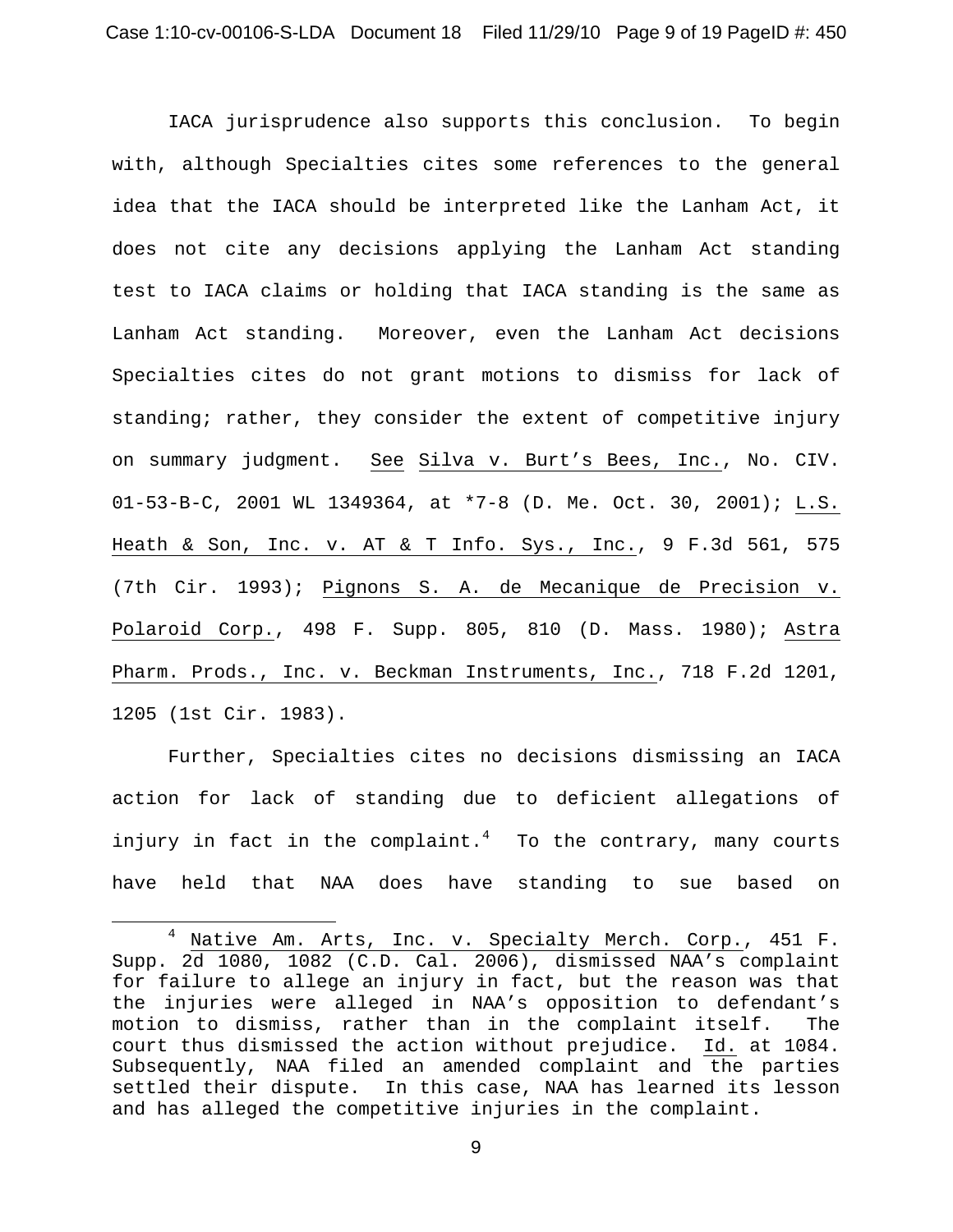allegations nearly identical to those in the present complaint. See J.C. Penney, 5 F. Supp. 2d at 602; Ho-Chunk Nation ex rel. Native Am. Arts, Inc. v. Nature's Gifts, Inc., No. 98 C 3951, 1999 WL 169319, at \*3 (N.D. Ill. Mar. 19, 1999); Native Am. Arts, Inc. v. Peter Stone Co. U.S.A., No. 08 CV 3908, 2009 WL 1181483, at \*2 (N.D. Ill. Apr. 30, 2009); Native Am. Arts, Inc. v. Mangalick Enters., Inc., 633 F. Supp. 2d 591, 596 (N.D. Ill. 2009) (all holding that plaintiff has alleged sufficient facts to establish standing).<sup>5</sup> The Peter Stone court's observations on injury in fact are particularly apposite:

While NAA does not point to any particular sale injuries or lost sales figures, it is important to note at the motion to dismiss stage that the burden on the complaining party is no greater than that required to give the defendant notice as to the crux of the case. . . . While the facts surrounding the validity of NAA's injury are unclear (and may even end up being

 $\frac{1}{5}$  $5$  There is a potentially significant difference between those cases and this one: It appears that in most of those cases the parties sold their products in nearby outlets in Illinois, so there was no doubting a similar geographic area of distribution. See Native Am. Arts, Inc. v. J.C. Penney Co., 5 F. Supp. 2d 599, 602 (N.D. Ill. 1998) (the parties sold their products "down the hall in the same retail shopping mall"); Ho-Chunk Nation ex rel. Native Am. Arts, Inc. v. Nature's Gifts, Inc., No. 98 C 3951, 1999 WL 169319, at \*1 (N.D. Ill. Mar. 19, 1999) (defendant sold its products in a mall in Lombard, Illinois); Native Am. Arts, Inc. v. Mangalick Enters., Inc., 633 F. Supp. 2d 591, 593 (N.D. Ill. 2009) (defendant advertised and sold its products in the Northern District of Illinois). By contrast, in this case, Specialties has had no sales of its fake Indian products in Illinois (except for sales to NAA itself, which, obviously, do not count for the purpose of determining competitive injury). See Specialties I. So the Court might need to see more on summary judgment to be convinced that the parties do in fact compete.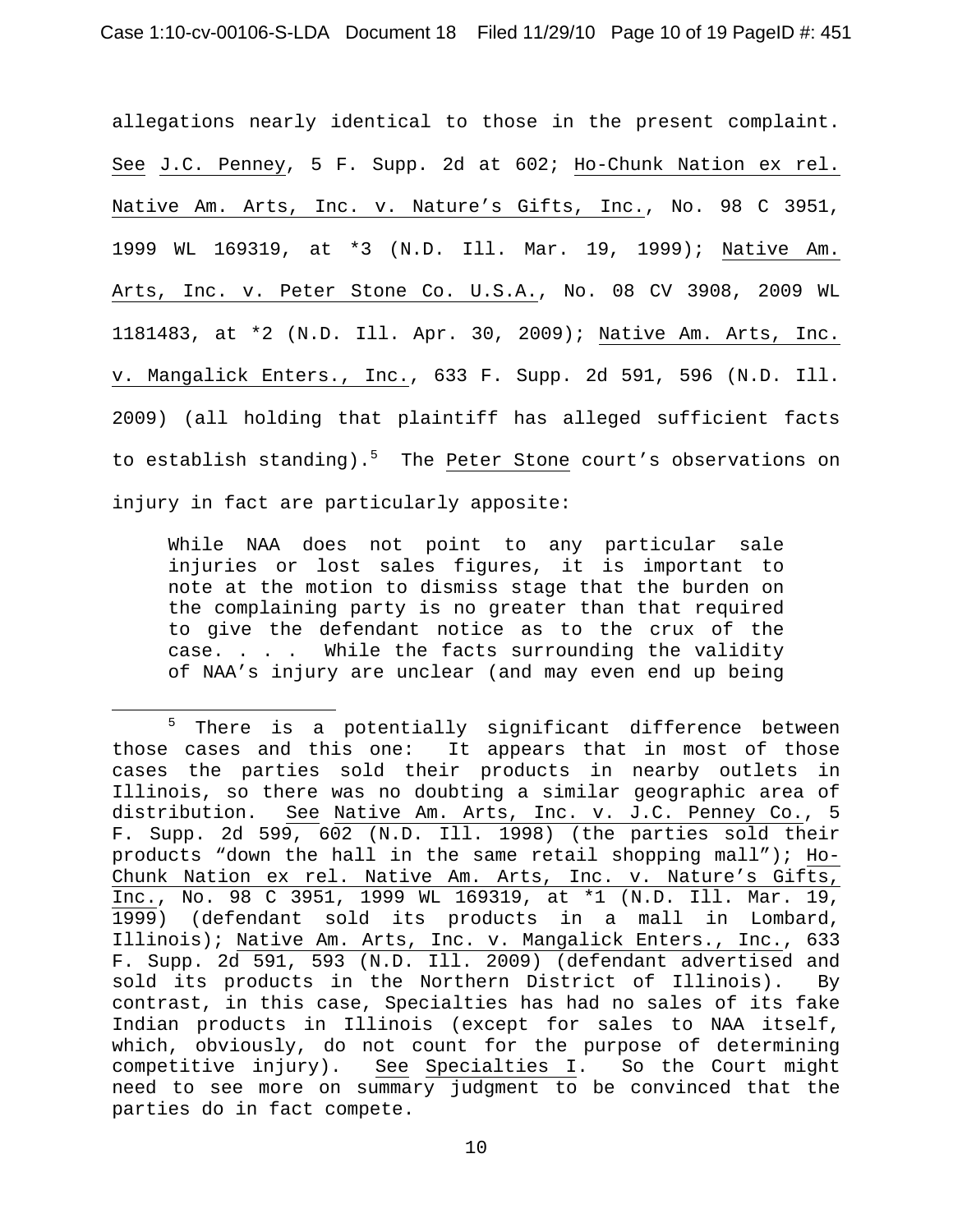adjudged altogether illusory), it is clear that NAA has properly pled its case to establish its standing.

Peter Stone, 2009 WL 1181483, at \*2.

For these reasons – although a showing of competitive injury is ultimately required, and its want may prove dispositive in this case – it would be premature at this stage to dismiss NAA's complaint for lack of standing.

C. Stating a Claim Under the IACA

Specialties claims that because § 305e of the Act is entitled "Cause of action for misrepresentation of Indian produced goods" (emphasis by Specialties), NAA's claim under the Act is subject to the detailed pleading requirement of Rule 9(b) of the Federal Rules of Civil Procedure. But Rule 9(b) by its terms applies only to allegations of "fraud or mistake." Neither fraud nor mistake must be alleged to state a claim for violating § 305e. Nor does NAA allege either. Thus, the detailed pleading standard of Rule 9(b) does not apply. See Mangalick, 633 F. Supp. 2d at 597-98 (considering the text and purpose of Rule 9(b), as well as the language and legislative history of the IACA, to conclude that Rule  $8(a)$ , not Rule  $9(b)$ , applies).<sup>6</sup>

 <sup>6</sup>  $6$  The conclusion that Rule  $9(b)$  does not apply to IACA claims seems self-evident. Nevertheless, several decisions – all predating Mangalick, and none of them binding on this Court - apply Rule  $9(b)$  to IACA claims. See Native Am. Arts, Inc. v. Village Originals, Inc., 25 F. Supp. 2d 876, 879-80 (N.D. Ill.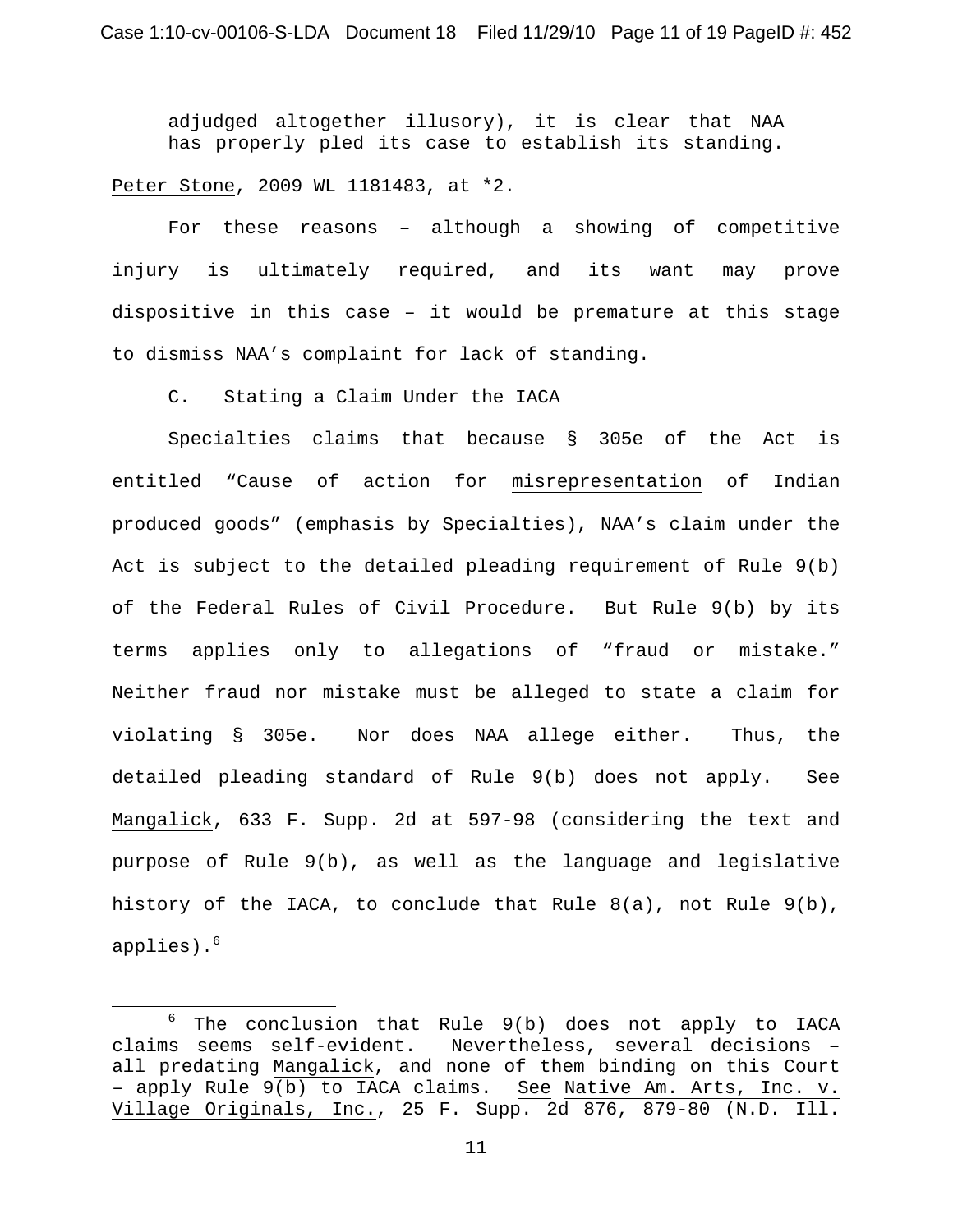Nor is there any force to Specialties' argument that Alternative Sys. Concepts, Inc. v. Synopsys, Inc., 374 F.3d 23 (1st Cir. 2004) compels the application of Rule 9(b). That case involved a straightforward common law claim of "fraudulent misrepresentation." Synopsys, 374 F.3d at 29 n.5. The elements of common law fraud, see id., are not the elements required to establish liability under the IACA. See 25 U.S.C. § 305e. Notably, in contrast to common law fraud, the IACA has no scienter requirement and "imposes strict liability for objectively determinable conduct." Mangalick, 633 F. Supp. 2d at 597; see also H.R. Rep. No. 101-400(I), at 15 (1990) (showing that the IACA of 1990 did away with the scienter requirement of an earlier version of the statute by deleting its "willfully" language). Just because the word "misrepresentation" appears in

i 1998); Nature's Gifts, 1999 WL 169319, at \*5; Native Am. Arts, Inc. v. Earth Dweller, Ltd., No. 01-C-2370, 2001 WL 910394, at \*2 (N.D. Ill. Aug. 10, 2001); Native Am. Arts, Inc. v. Aquino, No. 04 C 2540, 2004 WL 2434260, at \*2 (N.D. Ill. Oct. 29, 2004); Native Am. Arts, Inc. v. Doll Market, Inc., No. 06-C-0195, 2007 WL 257640, at \*1 (N.D. Ill. Jan. 25, 2007); Native Am. Arts, Inc. v. Peter Stone Co. U.S.A., No. 08 CV 3908, 2009 WL 1181483, at \*3-4 (N.D. Ill. Apr. 30, 2009). Even more surprisingly, two of these decisions apply Rule 9(b) despite explicitly recognizing that IACA is a strict liability statute. See Village Originals; Nature's Gifts. Perhaps the explanation for these odd results is that the plaintiffs had not bothered to contest the applicability of Rule 9(b), so, in the absence of briefing on the issue, the courts simply assumed that Rule 9(b) applied. In any event, all but one of the foregoing decisions held that the plaintiffs' allegations, which were similar to the allegations in the present case, satisfied even the heightened Rule 9(b) standard.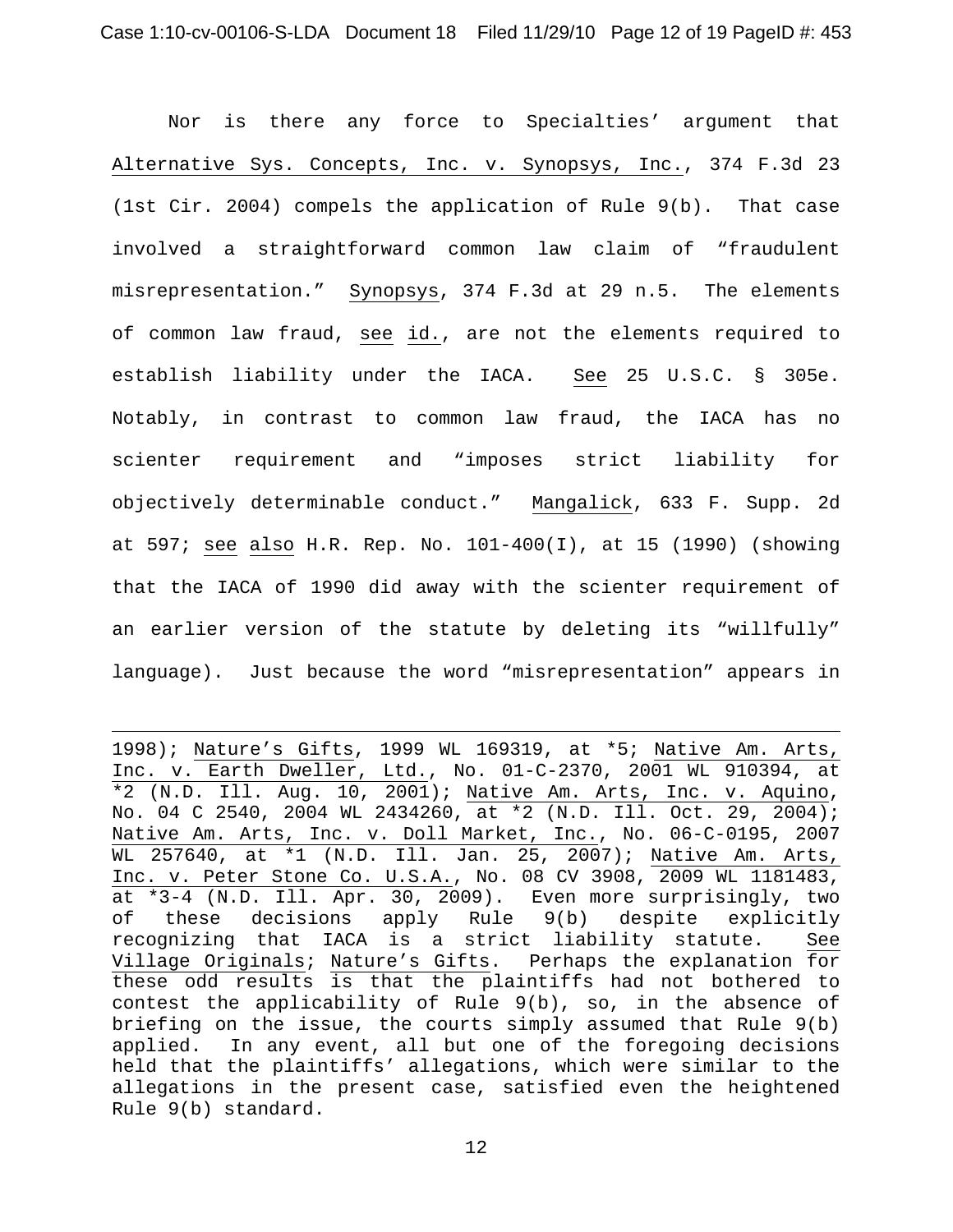the title of one section of the Act does not mean that all claims under the Act are subject to Rule 9(b).

NAA's allegations that, during a certain period of time, Specialties has passed off certain specified non-Indian products as Indian by, among other things, describing them as "Indian," "Navajo," and "Apache" is sufficient to satisfy the "short and plain statement of the claim" required by Rule 8(a)(2). Indeed, the allegations would be sufficient to state a claim even if Rule 9(b) were applicable (which it is not). See Native Am. Arts, Inc. v. Village Originals, Inc., 25 F. Supp. 2d 876, 879- 80 (N.D. Ill. 1998); Nature's Gifts, 1999 WL 169319, at \*5; Native Am. Arts, Inc. v. Earth Dweller, Ltd., No. 01-C-2370, 2001 WL 910394, at \*2 (N.D. Ill. Aug. 10, 2001); Native Am. Arts, Inc. v. Doll Market, Inc., No. 06-C-0195, 2007 WL 257640, at \*2 (N.D. Ill. Jan. 25, 2007); Peter Stone, 2009 WL 1181483, at \*4 (all holding that allegations similar to those in the present complaint satisfy the detailed pleading standard of Rule  $9(b)$ .

# D. The First Amendment

Section 305e(b) of the IACA provides, among other things, a cause and right of action against a person who offers or sells a good in a manner that falsely suggests it is an "Indian product." The meaning of "Indian product" is determined under regulations promulgated by the Secretary of the Interior. 25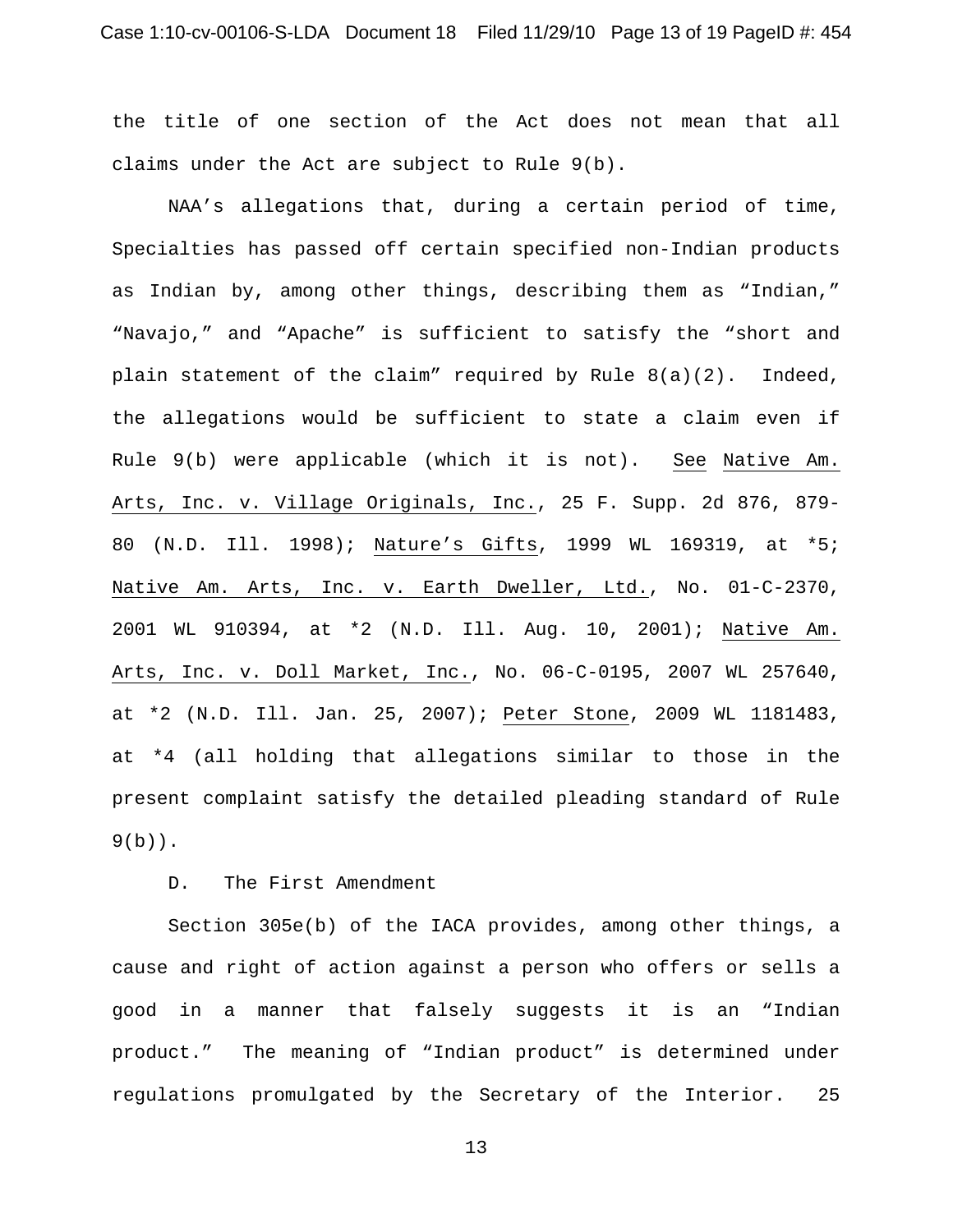U.S.C. § 305e(a)(2). The pertinent regulation provides, "[t]he term 'Indian product' means any art or craft product made by an Indian." 25 C.F.R. §  $309.2(d)(1)$ . Then, in a subsection entitled "Illustrations," the regulation states that the term "includes, but is not limited to . . . Art made by an Indian that is in a traditional or non-traditional style or medium." 25 C.F.R. § 309.2(d)(2)(i).

Specialties argues that the statute and the regulation permit criminal liability "simply [for] creating artwork in the traditional or nontraditional Indian style or medium." (Def.'s Mem. in Support of Mot. to Dismiss 23, May 3, 2010, ECF No. 11 ("Def.'s Mem.").) According to Specialties, because it is not clear what a "traditional or nontraditional Indian style or medium" is, and because artistic expression is protected by the First Amendment, the statute is vague and overbroad and violative of the First Amendment.

Specialties' interpretation of the regulation is wrong. The regulation mentions art "made by an Indian that is in a traditional or non-traditional style or medium" as an "illustration" of an "Indian product," 25 C.F.R. §  $309.2(d)(2)(i)$ ; nowhere does it say that every product made "in a traditional or non-traditional style or medium" is, or is pretended to be, an "Indian product." Indeed, the regulation goes on to state, in a part Specialties does not quote, that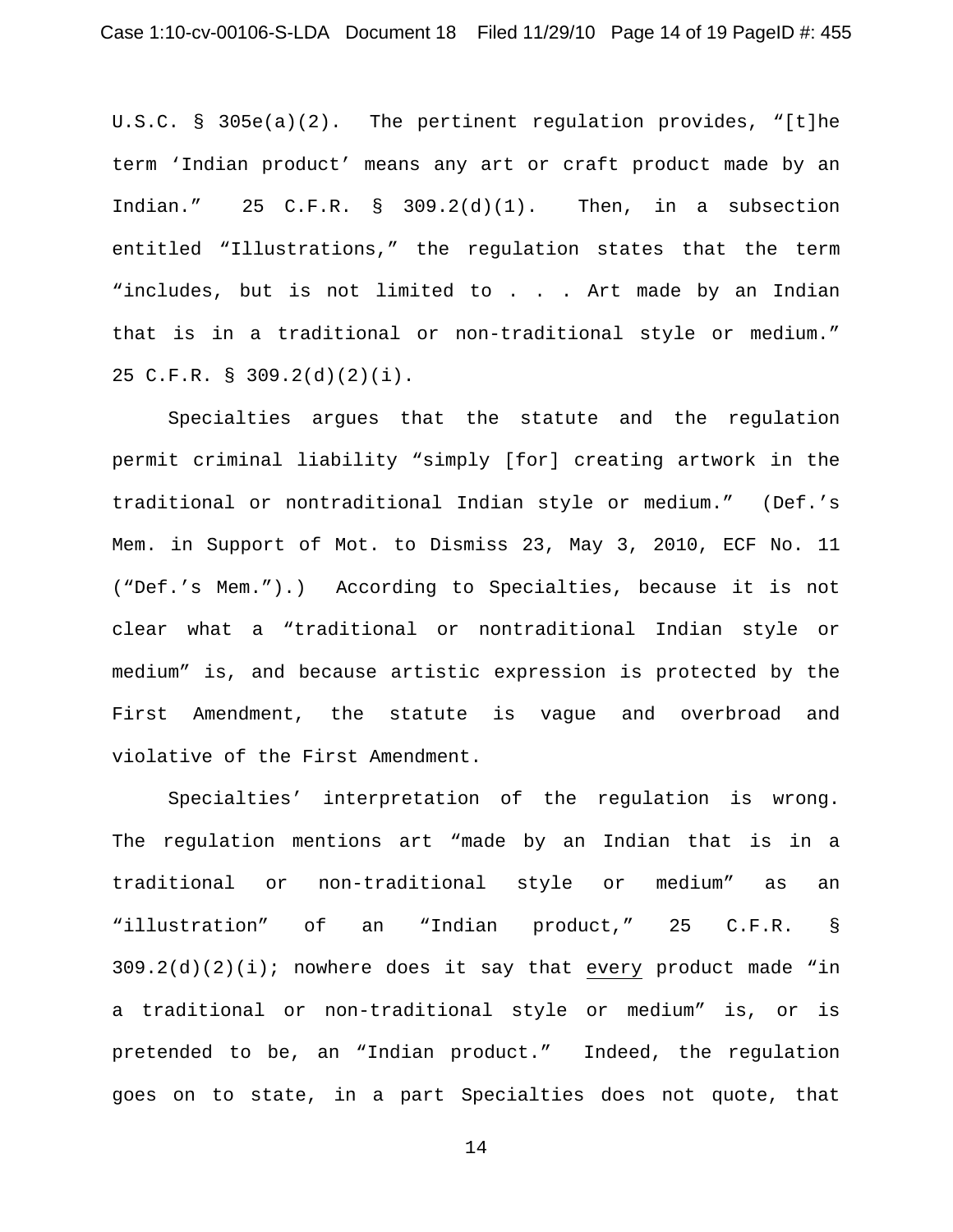"[a]n 'Indian product' under the Act does not include . . . [a] product in the style of an Indian art or craft product made by non-Indian labor." 25 C.F.R. § 309.2(d)(3)(i) (emphasis added). This is like saying that a Persian artifact is an artifact made by a Persian, and mentioning a Persian carpet with a rosette motif as an illustration – which certainly would not mean that every non-Persian who makes a rosette-motif carpet is trying to pass it off as a Persian carpet. There is thus no merit to Specialties' contention that a person may be liable under the IACA simply for making a product in an Indian style. See Village Originals, 25 F. Supp. 2d at 880 ("IACA does not restrict the artistic quality of [defendant's] merchandise. Rather, it merely regulates the means through which such merchandise is marketed."); accord Earth Dweller, 2001 WL 910394, at  $*3.^7$ 

The Court has no trouble dismissing this threadbare First Amendment challenge to the IACA, as other courts have done. See Village Originals, 25 F. Supp. 2d at 880-81; Nature's Gifts, 1999 WL 169319, at \*3-4; Earth Dweller, 2001 WL 910394, at \*3-5; Native Am. Arts, Inc. v. Bundy-Howard, Inc., 168 F. Supp. 2d 905, 910 (N.D. Ill. 2001); see also Native Am. Arts, Inc. v. Waldron Corp., 399 F.3d 871, 873-74 (7th Cir. 2005) (overturning

 $7$  In fact, NAA has specifically stated that it is suing Specialties not for making Indian-style products but for passing off non-Indian-made products as Indian-made.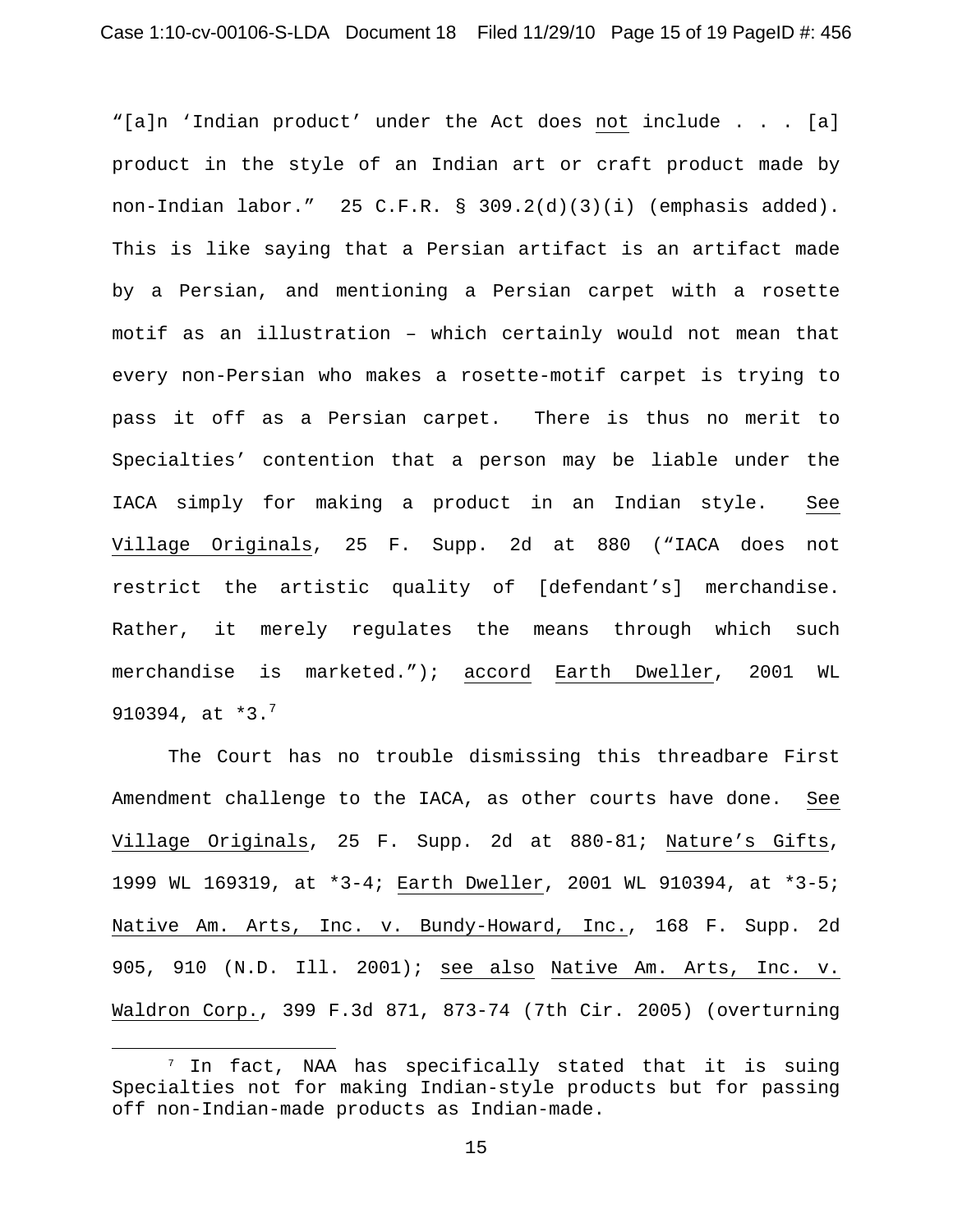the district judge's ruling that a regulation under the IACA violated the First Amendment and noting that "[i]f he were right, trademark law would be unconstitutional.").

E. Equal Protection

Specialties argues that the IACA is "race-conscious" legislation because it "grants Native Americans a right not enjoyed by other Americans, that is, a right to the protection of a special ethnic-based trademark for its style of goods that is not available to any other race or ethnicity." (Def.'s Mem. 28.) As such, Specialties argues, the IACA should be subjected to strict scrutiny, a test it cannot survive.

But the Supreme Court has established that statutes providing for special treatment of Indians will not be disturbed "[a]s long as the special treatment can be tied rationally to the fulfillment of Congress' unique obligation toward the Indians." Morton v. Mancari, 417 U.S. 535, 555 (1974); see also United States v. Antelope, 430 U.S. 641, 645 & n.6 (1977) (holding that "federal legislation with respect to Indian tribes . . . is not based upon impermissible racial classifications" and noting that Article I, § 8 of the Constitution gives Congress the power to "regulate Commerce . . . with the Indian tribes"). Accordingly, federal courts have long recognized that Indian-affairs legislation is subject to rational basis review, not strict scrutiny. See, e.g.*,* United States v. Garrett, 122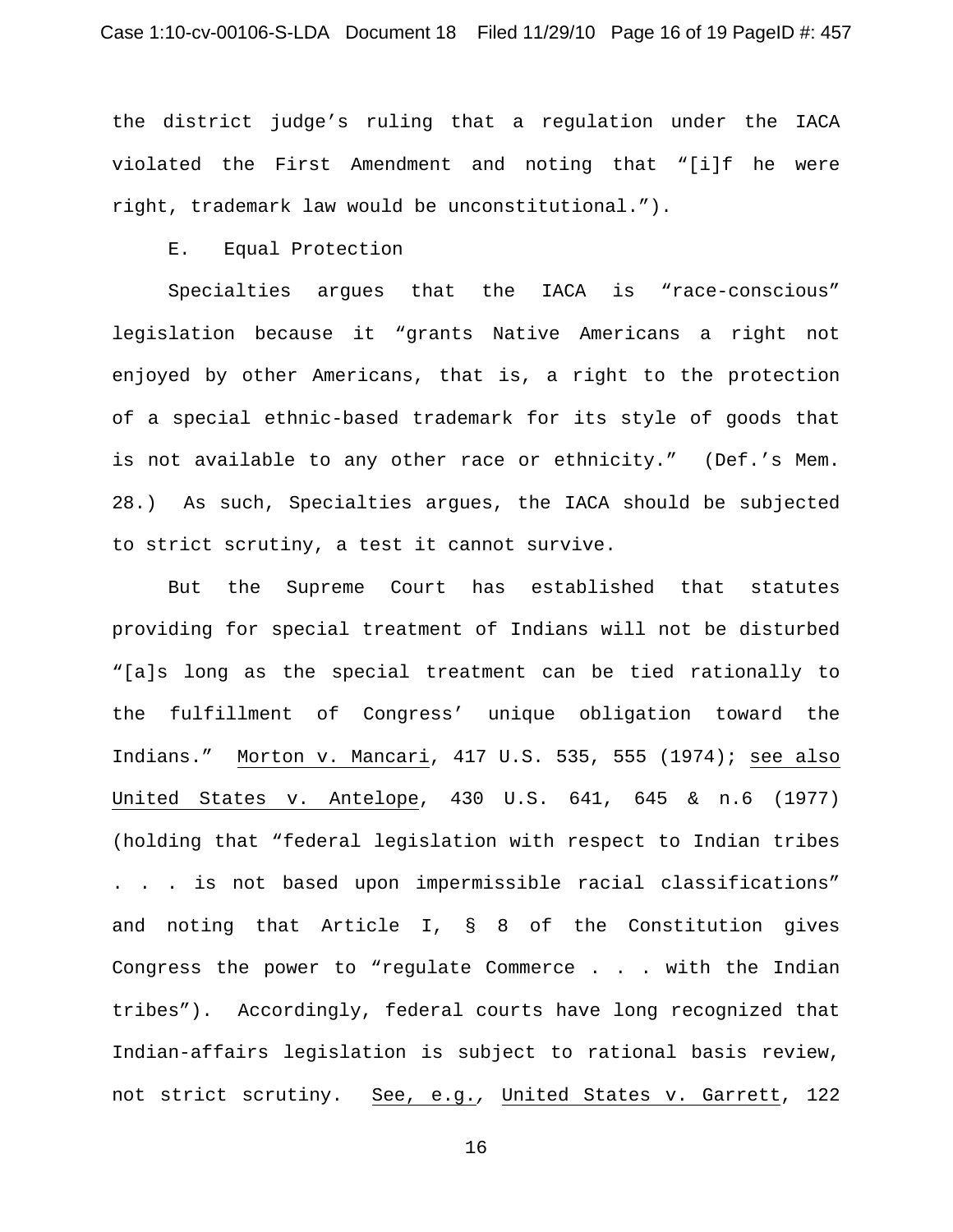Fed. Appx. 628 (4th Cir. 2005); Kahawaiolaa v. Norton, 386 F.3d 1271 (9th Cir. 2004); Am. Fed'n of Gov't Emps., AFL-CIO v. United States, 330 F.3d 513 (D.C. Cir. 2003); Peyote Way Church of God, Inc. v. Thornburgh, 922 F.2d 1210 (5th Cir. 1991) (all upholding Indian-affairs legislation based on rational basis review).

It is clear that Congress was concerned about the heavy flow of counterfeit Indian products, and attempted to stem that tide by enacting the IACA and imposing stringent damages for counterfeiting and false advertising. See supra at 3-4 (reviewing the legislative history of the Act). Thus, the IACA undoubtedly survives rational basis review. See Mangalick, 633 F. Supp. 2d at 595 (upholding the IACA against an equal protection challenge). Specialties' equal protection challenge is meritless.<sup>8</sup>

 <sup>8</sup>  $8$  Specialties has advanced one potentially colorable equal protection argument – namely, that instead of providing for a private right of action for aggrieved Indians only (25 U.S.C. § 305e(d)(1)), the IACA should have extended a private right of action to all persons aggrieved by its violation. The Court need not address the merits of this challenge because, if successful, it would harm rather than help Specialties. Specialties is the alleged violator, and it is inconceivable how it is injured by the inability of aggrieved non-Indians to sue it under the IACA. This is someone else's claim, and Specialties has no standing to raise it. See Native Am. Arts, Inc. v. Duck House, Inc., No. 05-cv-2176, slip op. at 14-19  $\overline{(N.D. Ill. Marx. 1, 2007)}$  (confirming that "[w]hen a defendant raises an affirmative defense that is not encompassed in the plaintiff's case in chief, the defendant must satisfy the usual standing requirements in order to pursue the defense," and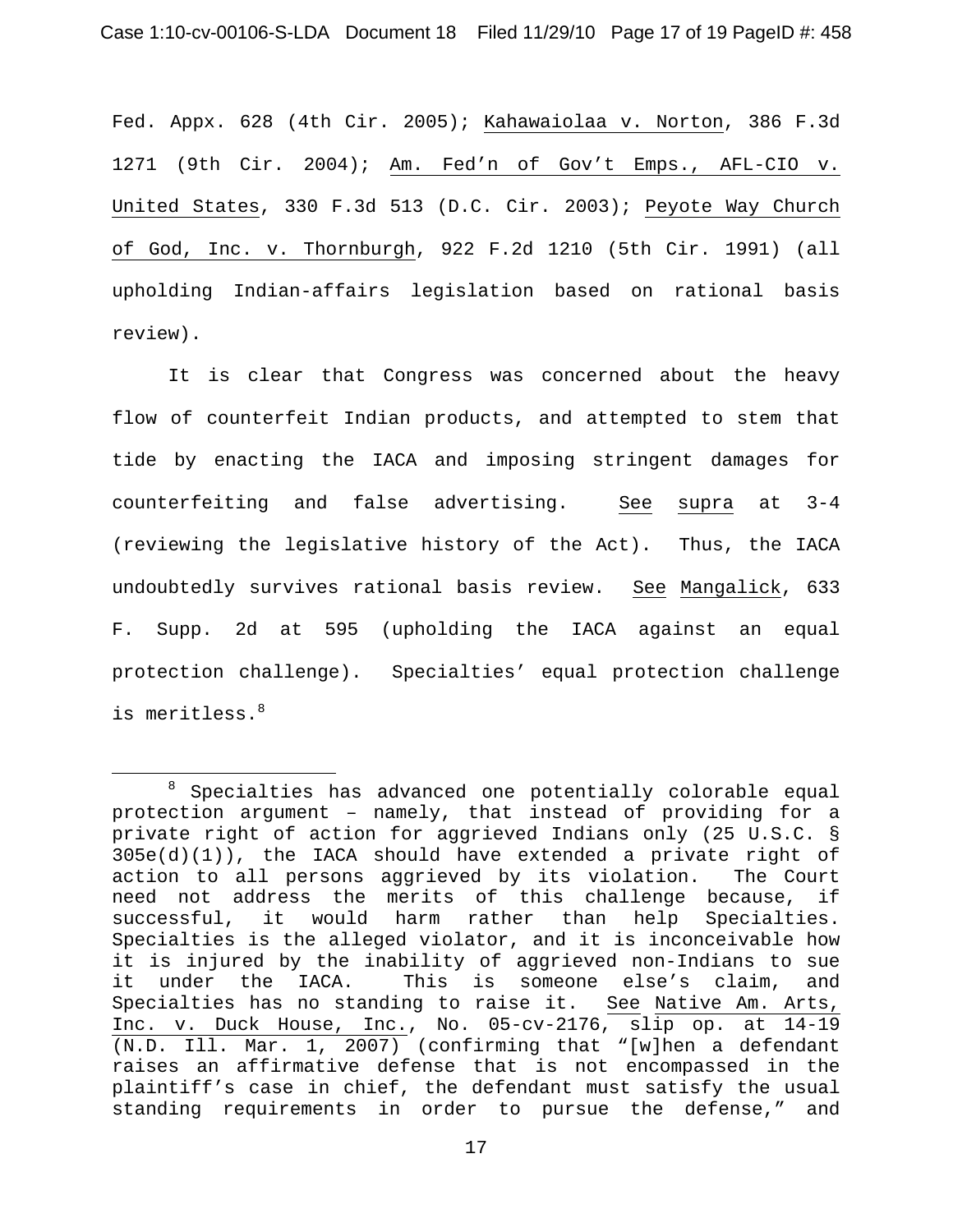#### F. Damages

i

Under the IACA, NAA may elect the greater of treble damages or "not less than \$1,000 for each day on which the offer or display for sale or sale continues." 25 U.S.C. § 305e(b)(2)(B). Specialties argues that the quoted phrase permits a damages floor of \$1,000 per day, regardless of the number of violative product types sold. NAA argues that the phrase authorizes damages of \$1,000 per day per product type. Specialties also claims that, regardless of which interpretation prevails, the damages provision of the IACA violates due process.

Specialties' throwaway due process argument is not supported by the authorities it cites: Hale v. Morgan, 584 P.2d 512 (Cal. 1978), depends on features peculiar to the California state statute at issue in that case, and BMW of N. Am., Inc. v. Gore, 517 U.S. 559 (1996), and Exxon Shipping Co. v. Baker**,** 554 U.S.  $\_\_\_\$ , 128 S. Ct. 2605 (2008), are inapposite because they concern jury awards of punitive damages.

As to the parties' dispute over the proper interpretation of the damages provision of 25 U.S.C. § 305e(b)(2)(B), it would be premature to resolve it on motion to dismiss. Even assuming that NAA will elect the measure of damages specified in subsection (B) rather than the treble damages alternative of

dismissing the same equal protection challenge for lack of standing).